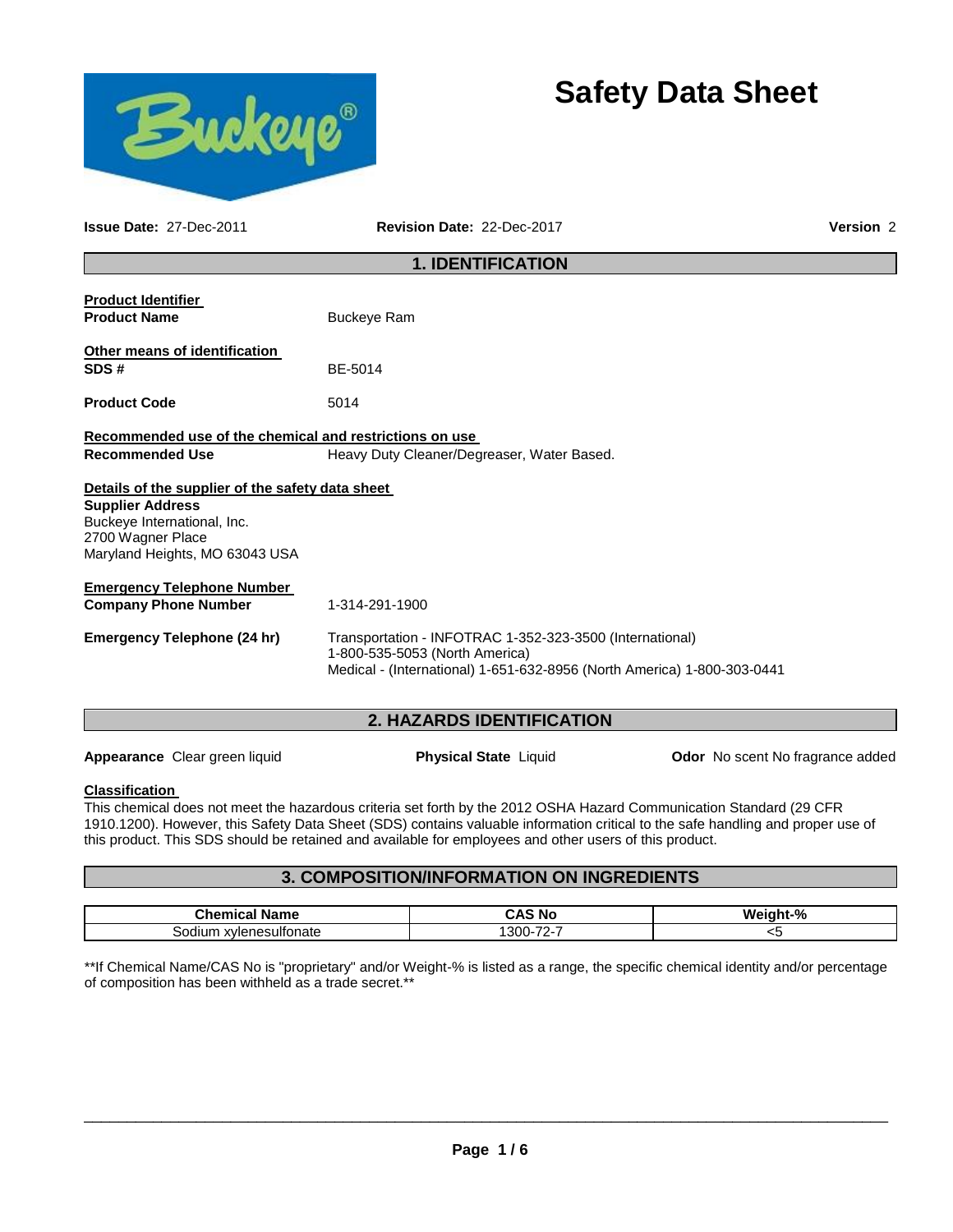### **4. FIRST-AID MEASURES**

\_\_\_\_\_\_\_\_\_\_\_\_\_\_\_\_\_\_\_\_\_\_\_\_\_\_\_\_\_\_\_\_\_\_\_\_\_\_\_\_\_\_\_\_\_\_\_\_\_\_\_\_\_\_\_\_\_\_\_\_\_\_\_\_\_\_\_\_\_\_\_\_\_\_\_\_\_\_\_\_\_\_\_\_\_\_\_\_\_\_\_\_\_

| <b>First Aid Measures</b>                                                  |                                                                                                                                                        |  |  |  |
|----------------------------------------------------------------------------|--------------------------------------------------------------------------------------------------------------------------------------------------------|--|--|--|
| <b>Eye Contact</b>                                                         | Rinse immediately with plenty of water, also under the eyelids, for at least 15 minutes. If<br>irritation develops or persists seek medical attention. |  |  |  |
| <b>Skin Contact</b>                                                        | Wash off immediately with plenty of water for at least 15 minutes. If skin irritation persists,<br>call a physician.                                   |  |  |  |
| <b>Inhalation</b>                                                          | Remove to fresh air.                                                                                                                                   |  |  |  |
| Ingestion                                                                  | Drink 2-3 large glasses of water. Do not induce vomiting. Call a physician. Never give<br>anything by mouth to an unconscious person.                  |  |  |  |
| <b>Most important symptoms and effects</b>                                 |                                                                                                                                                        |  |  |  |
| <b>Symptoms</b>                                                            | Contact will cause irritation and redness to exposed areas. Direct eye contact may cause<br>stinging, tearing and redness.                             |  |  |  |
| Indication of any immediate medical attention and special treatment needed |                                                                                                                                                        |  |  |  |
| <b>Notes to Physician</b>                                                  | Treat symptomatically. Dermatitis or other pre-existing skin conditions may be aggravated<br>by overexposure to this product.                          |  |  |  |

## **5. FIRE-FIGHTING MEASURES**

#### **Suitable Extinguishing Media**

Use extinguishing measures that are appropriate to local circumstances and the surrounding environment.

### **Unsuitable Extinguishing Media** Not determined.

### **Specific Hazards Arising from the Chemical**

Combustion products may be toxic.

**Hazardous Combustion Products** Carbon oxides. Silicon oxides. Nitrogen oxides (NOx).

#### **Protective equipment and precautions for firefighters**

As in any fire, wear self-contained breathing apparatus pressure-demand, MSHA/NIOSH (approved or equivalent) and full protective gear.

### **6. ACCIDENTAL RELEASE MEASURES**

### **Personal precautions, protective equipment and emergency procedures**

| <b>Personal Precautions</b>      | Use personal protection recommended in Section 8.                                                                                                                   |  |  |  |  |  |
|----------------------------------|---------------------------------------------------------------------------------------------------------------------------------------------------------------------|--|--|--|--|--|
| <b>Environmental Precautions</b> | Prevent from entering into soil, ditches, sewers, waterways and/or groundwater. See<br>Section 12, Ecological Information. See Section 13: DISPOSAL CONSIDERATIONS. |  |  |  |  |  |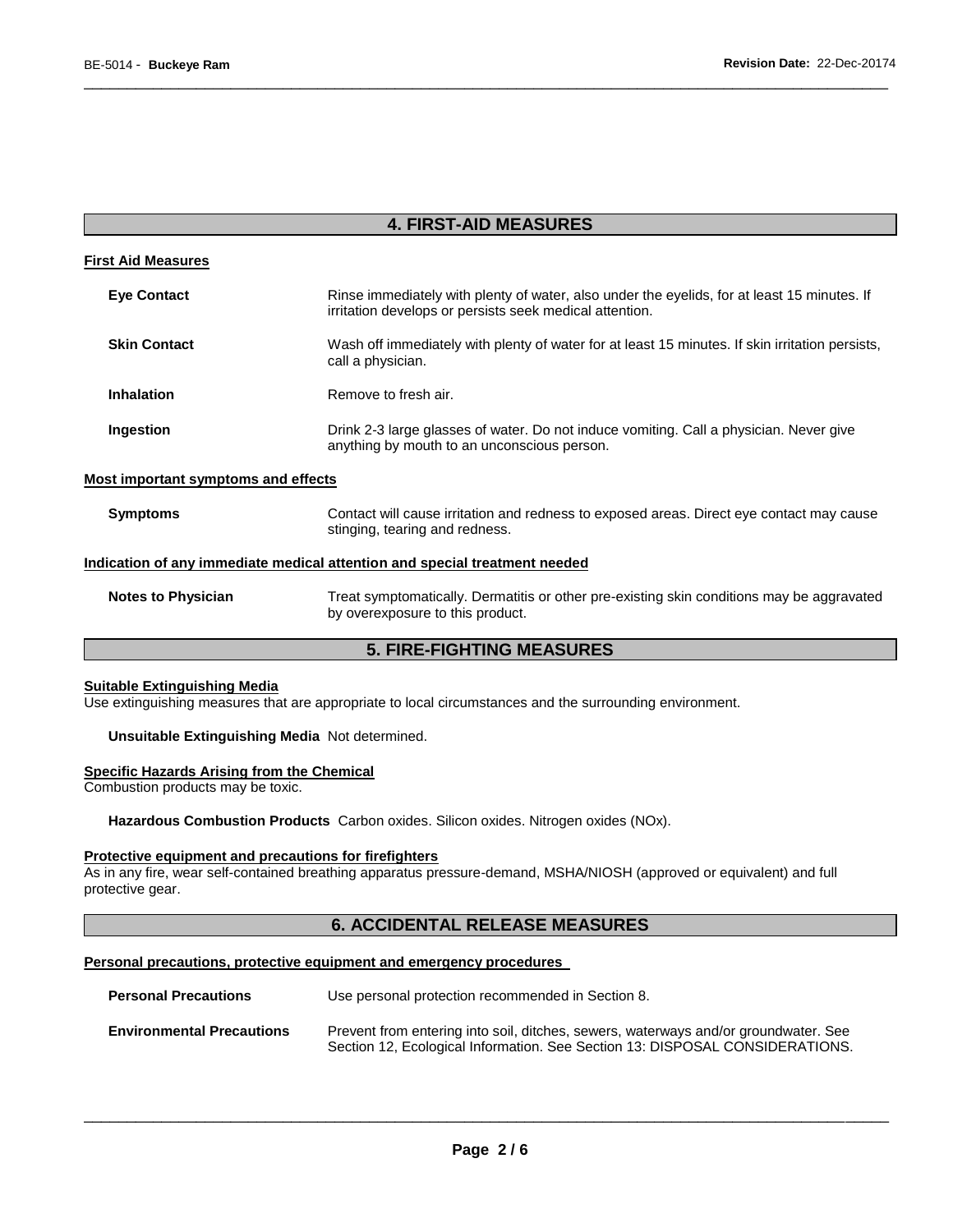### **Methods and material for containment and cleaning up**

| <b>Methods for Containment</b> | Prevent further leakage or spillage if safe to do so. |
|--------------------------------|-------------------------------------------------------|
|--------------------------------|-------------------------------------------------------|

**Methods for Clean-Up** Pick up with mop, wet/dry vac, or absorbent material. Rinse area with clear water and allow floor to dry before allowing traffic.

\_\_\_\_\_\_\_\_\_\_\_\_\_\_\_\_\_\_\_\_\_\_\_\_\_\_\_\_\_\_\_\_\_\_\_\_\_\_\_\_\_\_\_\_\_\_\_\_\_\_\_\_\_\_\_\_\_\_\_\_\_\_\_\_\_\_\_\_\_\_\_\_\_\_\_\_\_\_\_\_\_\_\_\_\_\_\_\_\_\_\_\_\_

### **7. HANDLING AND STORAGE**

### **Precautions for safe handling**

| <b>Advice on Safe Handling</b>                                                                 | Handle in accordance with good industrial hygiene and safety practice. Use personal<br>protection recommended in Section 8. Avoid contact with skin, eyes or clothing. |  |  |  |  |  |
|------------------------------------------------------------------------------------------------|------------------------------------------------------------------------------------------------------------------------------------------------------------------------|--|--|--|--|--|
| Conditions for safe storage, including any incompatibilities                                   |                                                                                                                                                                        |  |  |  |  |  |
| <b>Storage Conditions</b>                                                                      | Keep containers tightly closed in a dry, cool and well-ventilated place. Store at room<br>temperature. Keep container closed when not in use.                          |  |  |  |  |  |
| <b>Incompatible Materials</b>                                                                  | Chlorine bleach.                                                                                                                                                       |  |  |  |  |  |
| 8. EXPOSURE CONTROLS/PERSONAL PROTECTION                                                       |                                                                                                                                                                        |  |  |  |  |  |
| <b>Exposure Guidelines</b>                                                                     | No exposure limits noted for ingredient(s) The following information is given as general<br>guidance                                                                   |  |  |  |  |  |
| <b>Appropriate engineering controls</b>                                                        |                                                                                                                                                                        |  |  |  |  |  |
| <b>Engineering Controls</b>                                                                    | Ensure adequate ventilation, especially in confined areas. Eyewash stations. Showers.                                                                                  |  |  |  |  |  |
|                                                                                                | Individual protection measures, such as personal protective equipment                                                                                                  |  |  |  |  |  |
| <b>Eye/Face Protection</b><br><b>Skin and Body Protection</b><br><b>Respiratory Protection</b> | Splash goggles or safety glasses.<br>Wear suitable protective clothing.<br>Ensure adequate ventilation, especially in confined areas.                                  |  |  |  |  |  |

**Respiratory Protection** Ensure adequate ventilation, especially in confined areas. **General Hygiene Considerations** Handle in accordance with good industrial hygiene and safety practice. Wash hands thoroughly after handling.

# **9. PHYSICAL AND CHEMICAL PROPERTIES**

### **Information on basic physical and chemical properties**

| <b>Physical State</b>               | Liquid                                                  |                       |                                |
|-------------------------------------|---------------------------------------------------------|-----------------------|--------------------------------|
| Appearance                          | Clear green liquid                                      | Odor                  | No scent No fragrance<br>added |
| Color                               | Clear green                                             | <b>Odor Threshold</b> | Not determined                 |
| <b>Property</b>                     | Values                                                  | Remarks • Method      |                                |
| рH                                  | $11.2 \pm 0.3$ (conc)<br>$10.4 \pm 0.2$ (1:10 dilution) |                       |                                |
| <b>Melting Point/Freezing Point</b> | Not determined                                          |                       |                                |
| <b>Boiling Point/Boiling Range</b>  | 100 °C / 212 °F                                         |                       |                                |
| <b>Flash Point</b>                  | None                                                    |                       |                                |
| <b>Evaporation Rate</b>             | 1.0                                                     | (Water = 1)           |                                |
| <b>Flammability (Solid, Gas)</b>    | Liquid-Not applicable                                   |                       |                                |
| <b>Upper Flammability Limits</b>    | Not applicable                                          |                       |                                |
| <b>Lower Flammability Limit</b>     | Not applicable                                          |                       |                                |
| <b>Vapor Pressure</b>               | Not determined                                          |                       |                                |
| <b>Vapor Density</b>                | Not determined                                          |                       |                                |
| <b>Specific Gravity</b>             | 1.03                                                    |                       |                                |
| <b>Water Solubility</b>             | Infinite                                                |                       |                                |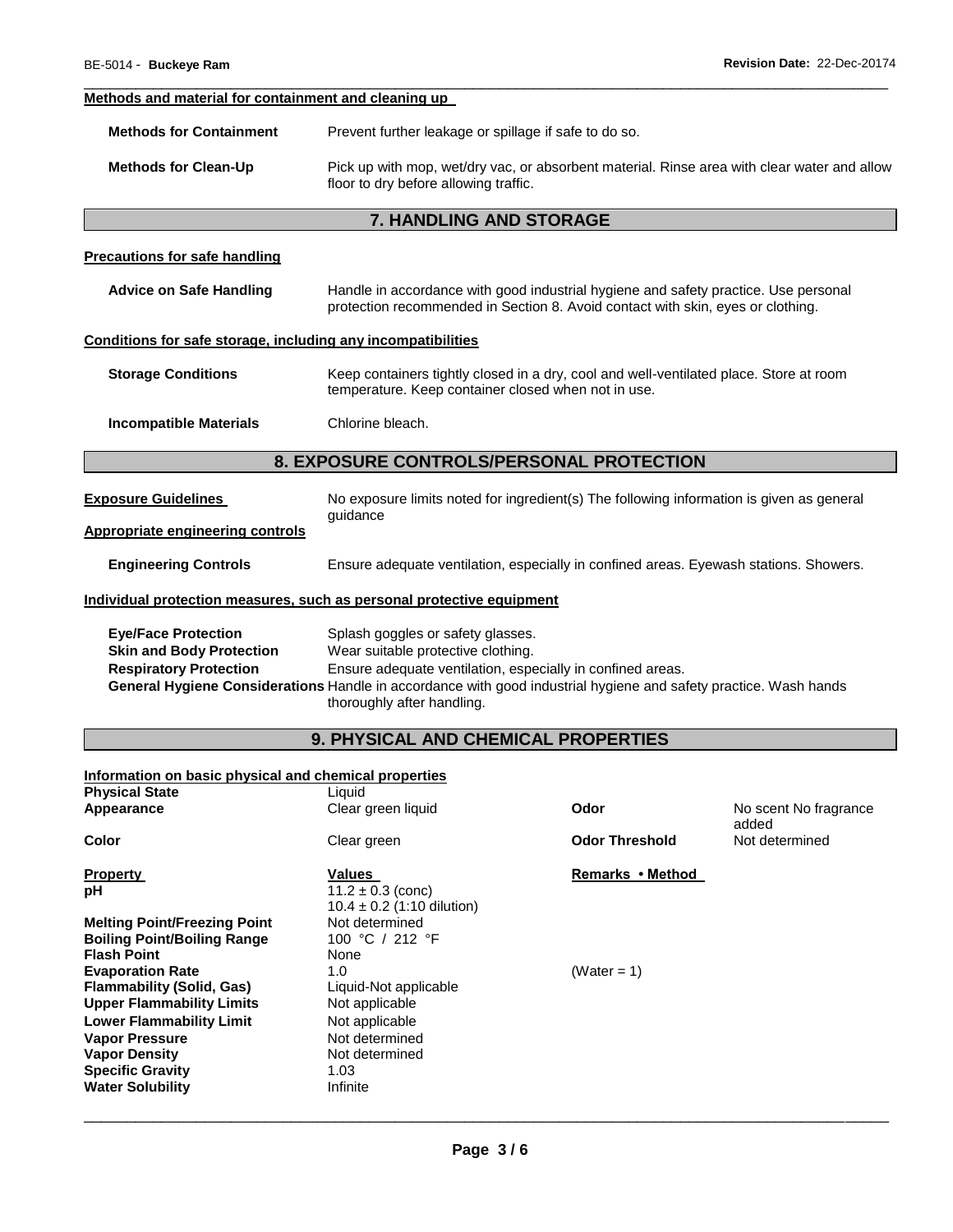| Solubility in other solvents     | Not determined |
|----------------------------------|----------------|
| <b>Partition Coefficient</b>     | Not determined |
| <b>Auto-ignition Temperature</b> | Not determined |
| <b>Decomposition Temperature</b> | Not determined |
| <b>Kinematic Viscosity</b>       | Not determined |
| <b>Dynamic Viscosity</b>         | Not determined |
| <b>Explosive Properties</b>      | Not determined |
| <b>Oxidizing Properties</b>      | Not determined |

### **10. STABILITY AND REACTIVITY**

### **Reactivity**

Not reactive under normal conditions.

#### **Chemical Stability**

Stable under recommended storage conditions.

#### **Possibility of Hazardous Reactions**

None under normal processing.

**Hazardous Polymerization** Hazardous polymerization does not occur.

#### **Conditions to Avoid**

Keep separated from incompatible substances. Keep out of reach of children.

#### **Incompatible Materials**

Chlorine bleach.

#### **Hazardous Decomposition Products**

Carbon oxides. Nitrogen oxides (NOx). Silicon oxides.

## **11. TOXICOLOGICAL INFORMATION**

#### **Information on likely routes of exposure**

**Product Information** 

- **Eye Contact Avoid contact with eyes.**
- **Skin Contact Avoid contact with skin.**
- **Inhalation Avoid breathing vapors or mists.**

**Ingestion Do not ingest.** 

#### **Component Information**

| <b>Chemical Name</b>   | Oral LD50                                              | Dermal LD50 | <b>Inhalation LC50</b> |
|------------------------|--------------------------------------------------------|-------------|------------------------|
| Sodium xylenesulfonate | 7200 mg/kg<br>$'$ Rat $\overline{)}$<br>$=$ $\sqrt{2}$ |             |                        |
| 1300-72-7              |                                                        |             |                        |

**Information on physical, chemical and toxicological effects Symptoms** Please see section 4 of this SDS for symptoms.

**Delayed and immediate effects as well as chronic effects from short and long-term exposure** 

**Carcinogenicity** This product does not contain any carcinogens or potential carcinogens as listed by OSHA, IARC or NTP.

#### **Numerical measures of toxicity**

Not determined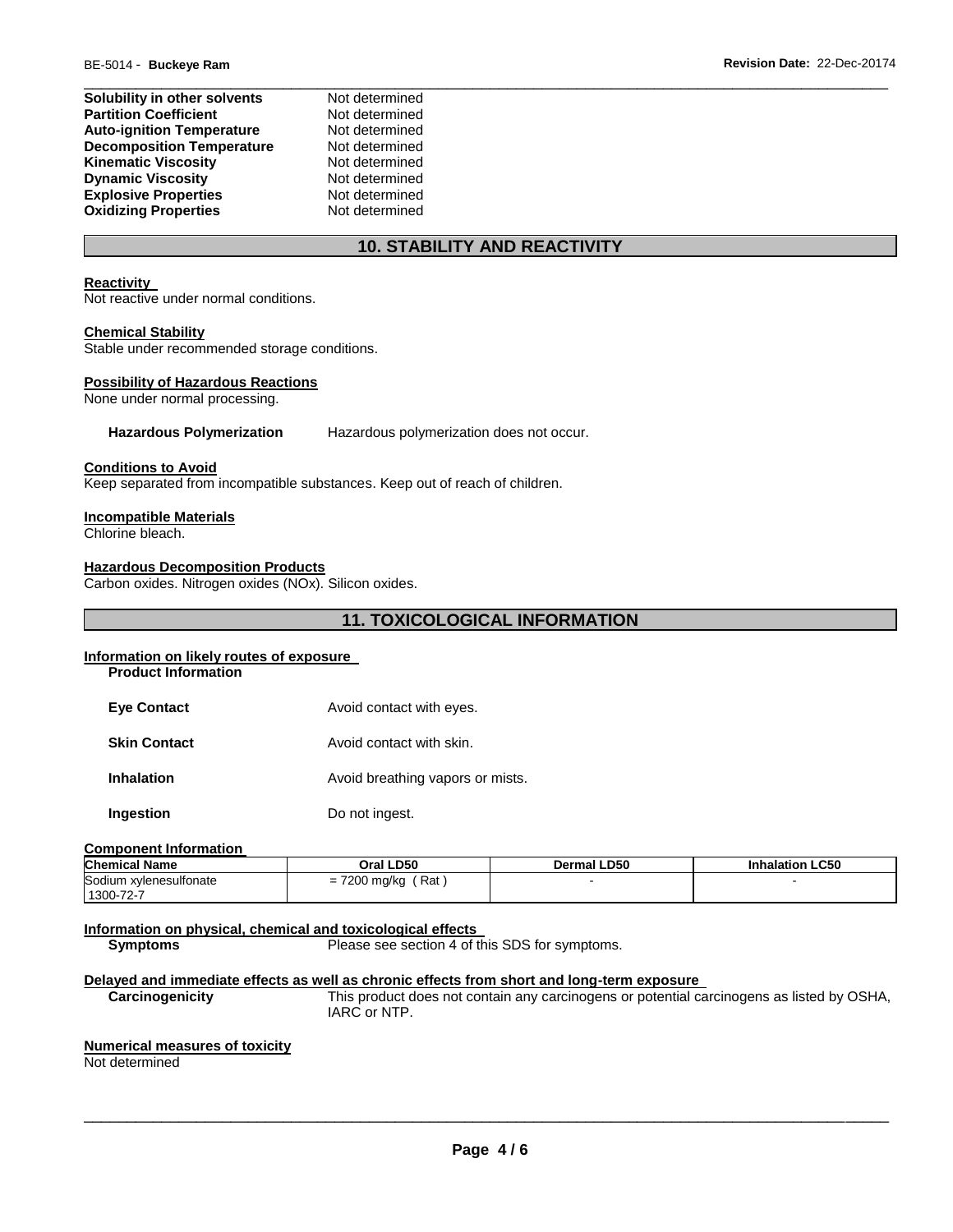### \_\_\_\_\_\_\_\_\_\_\_\_\_\_\_\_\_\_\_\_\_\_\_\_\_\_\_\_\_\_\_\_\_\_\_\_\_\_\_\_\_\_\_\_\_\_\_\_\_\_\_\_\_\_\_\_\_\_\_\_\_\_\_\_\_\_\_\_\_\_\_\_\_\_\_\_\_\_\_\_\_\_\_\_\_\_\_\_\_\_\_\_\_ **12. ECOLOGICAL INFORMATION**

#### **Ecotoxicity**

The product is not classified as environmentally hazardous. However, this does not exclude the possibility that large or frequent spills can have a harmful or damaging effect on the environment.

#### **Component Information**

Not available

### **Persistence/Degradability**

Not determined.

### **Bioaccumulation**

Not determined.

#### **Mobility**

Not determined

#### **Other Adverse Effects**

Not determined

### **13. DISPOSAL CONSIDERATIONS**

#### **Waste Treatment Methods**

| <b>Disposal of Wastes</b>        | Disposal should be in accordance with applicable regional, national and local laws and<br>regulations.                         |  |  |  |  |
|----------------------------------|--------------------------------------------------------------------------------------------------------------------------------|--|--|--|--|
| <b>Contaminated Packaging</b>    | Disposal should be in accordance with applicable regional, national and local laws and<br>regulations.                         |  |  |  |  |
| <b>14. TRANSPORT INFORMATION</b> |                                                                                                                                |  |  |  |  |
| Note                             | Please see current shipping paper for most up to date shipping information, including<br>exemptions and special circumstances. |  |  |  |  |
| <u>DOT</u>                       | Not regulated                                                                                                                  |  |  |  |  |
| <b>ATAI</b>                      | Not regulated                                                                                                                  |  |  |  |  |
| <b>IMDG</b>                      | Not regulated                                                                                                                  |  |  |  |  |
|                                  |                                                                                                                                |  |  |  |  |

**15. REGULATORY INFORMATION** 

#### **International Inventories**

| <b>Chemical Name</b>        | TCA<br>15C/ | <b>DSL</b> | <b>NDSL</b> | <b>EINECS</b> | <b>ELINCS</b> | <b>ENCS</b> | <b>IECSC</b> | <b>KECL</b> | <b>PICCS</b> | <b>AICS</b> |
|-----------------------------|-------------|------------|-------------|---------------|---------------|-------------|--------------|-------------|--------------|-------------|
| 30dium<br>. xvlenesulfonate | Present     |            |             | Present       |               | Present     |              | Present     |              |             |

#### **Legend:**

*TSCA - United States Toxic Substances Control Act Section 8(b) Inventory* 

*DSL/NDSL - Canadian Domestic Substances List/Non-Domestic Substances List* 

*EINECS/ELINCS - European Inventory of Existing Chemical Substances/European List of Notified Chemical Substances* 

*ENCS - Japan Existing and New Chemical Substances* 

*IECSC - China Inventory of Existing Chemical Substances* 

*KECL - Korean Existing and Evaluated Chemical Substances* 

*PICCS - Philippines Inventory of Chemicals and Chemical Substances* 

*AICS - Australian Inventory of Chemical Substances*